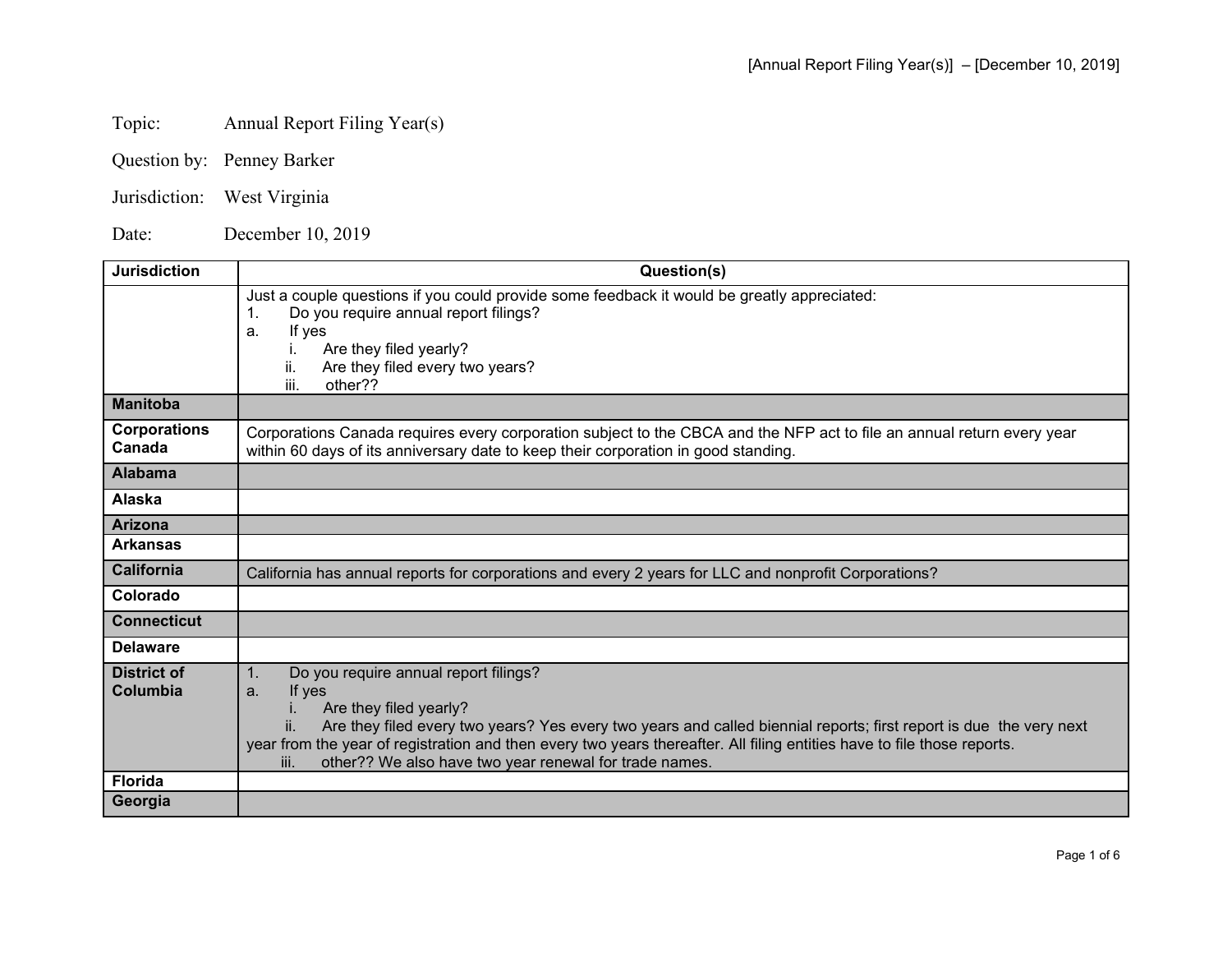| <b>Jurisdiction</b>  | Question(s)                                                                                                                                                                                                                                             |
|----------------------|---------------------------------------------------------------------------------------------------------------------------------------------------------------------------------------------------------------------------------------------------------|
|                      | Just a couple questions if you could provide some feedback it would be greatly appreciated:<br>Do you require annual report filings?<br>1.                                                                                                              |
|                      | If yes<br>a.                                                                                                                                                                                                                                            |
|                      | Are they filed yearly?<br>L.                                                                                                                                                                                                                            |
|                      | Are they filed every two years?<br>ii.                                                                                                                                                                                                                  |
|                      | iii.<br>other??                                                                                                                                                                                                                                         |
| Hawaii               | In Hawaii, the annual report filings are due annually in the quarter of the year that the entity was registered in. For example if<br>the company was registered in April, the company would file their annual report in the 2nd quarter of every year. |
| Idaho                |                                                                                                                                                                                                                                                         |
| <b>Illinois</b>      | Yes, Penney we do require annual reports. They are required to file each year prior to the first day of their anniversary month.                                                                                                                        |
| <b>Indiana</b>       | Indiana requires biennial reports.                                                                                                                                                                                                                      |
| Iowa                 | lowa requires biennial reports.                                                                                                                                                                                                                         |
|                      | LLCs and non-profits file odd numbered years.                                                                                                                                                                                                           |
|                      |                                                                                                                                                                                                                                                         |
|                      | For profit corporations file even numbered years.                                                                                                                                                                                                       |
|                      | The filing period for all entities to file is Jan - March (not dissolved for failure to file until Aug)                                                                                                                                                 |
| <b>Kansas</b>        |                                                                                                                                                                                                                                                         |
| Kentucky             |                                                                                                                                                                                                                                                         |
| Louisiana            | Yes Louisiana does require annual reports to be filed on a yearly basis.                                                                                                                                                                                |
| <b>Maine</b>         |                                                                                                                                                                                                                                                         |
| <b>Maryland</b>      |                                                                                                                                                                                                                                                         |
| <b>Massachusetts</b> | Massachusetts requires annual reports for each entity filed within our office. They are filed once a year.                                                                                                                                              |
|                      | Business corporations must file within 2 ? months from the close of their fiscal year. LLCs and LPs must file on or before their                                                                                                                        |
|                      | anniversary dates. LLPs must file by the 28th of February. Trusts file by June 1st. Nonprofit corporations file by Nov. 1st.                                                                                                                            |
| <b>Michigan</b>      | In Michigan, we require annual filing of reports.                                                                                                                                                                                                       |
|                      | See below for more detail.                                                                                                                                                                                                                              |
|                      | Michigan Annual Filing Requirements                                                                                                                                                                                                                     |
|                      | cid:image001.png@01D5AF6D.A935A960                                                                                                                                                                                                                      |
|                      | * If formed after September 30, it is not required to file an annual statement on February 15 immediately succeeding its<br>formation.                                                                                                                  |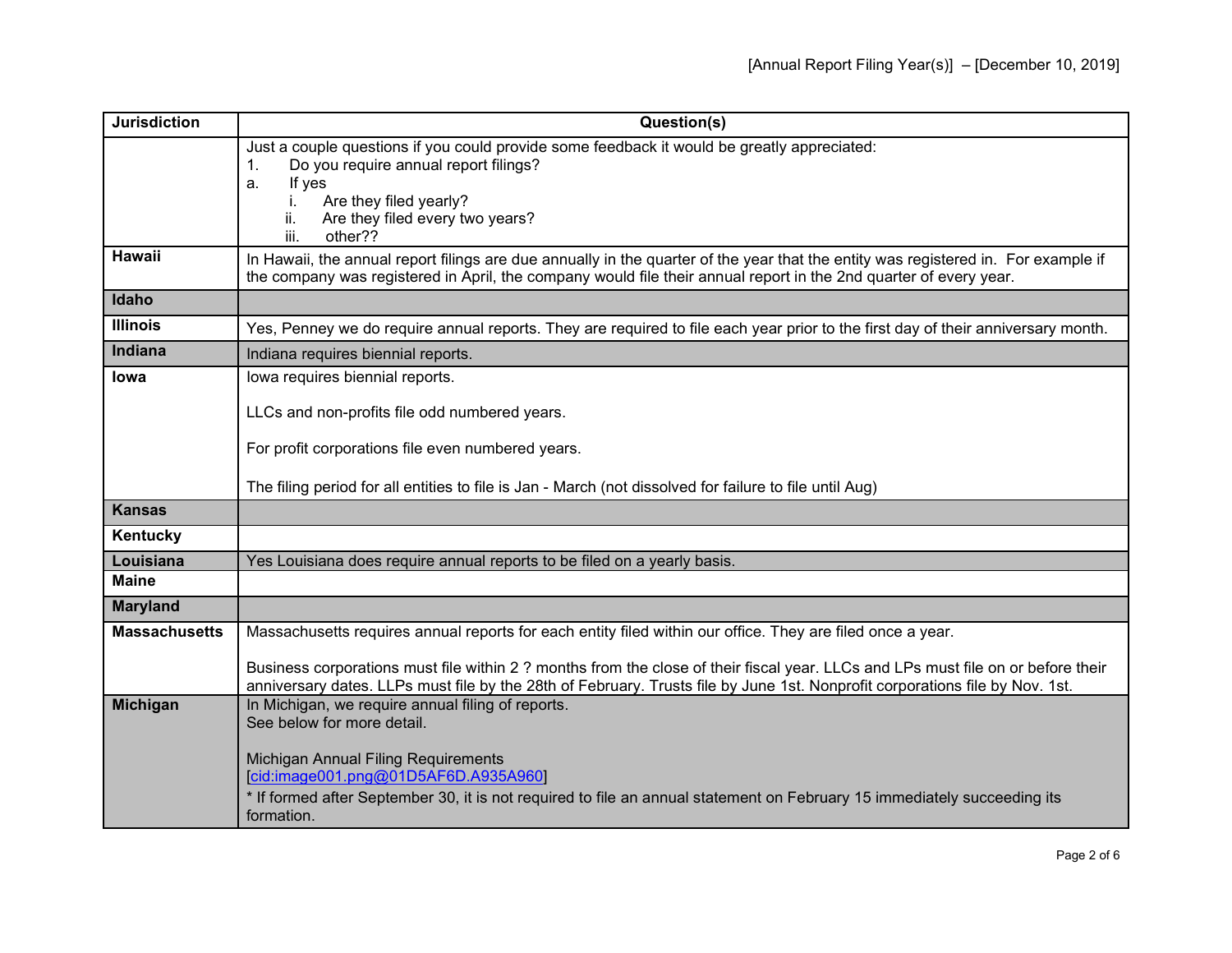| <b>Jurisdiction</b>  | Question(s)                                                                                                                                                                                                                                                                                                                                                                                                                                                                                                                                                                                                                    |
|----------------------|--------------------------------------------------------------------------------------------------------------------------------------------------------------------------------------------------------------------------------------------------------------------------------------------------------------------------------------------------------------------------------------------------------------------------------------------------------------------------------------------------------------------------------------------------------------------------------------------------------------------------------|
|                      | Just a couple questions if you could provide some feedback it would be greatly appreciated:<br>Do you require annual report filings?<br>$\mathbf{1}$ .<br>If yes<br>a.<br>Are they filed yearly?<br>İ.<br>ii.<br>Are they filed every two years?<br>iii.<br>other??                                                                                                                                                                                                                                                                                                                                                            |
| <b>Minnesota</b>     | Minnesota does not require annual reports. All business entities are required to file an annual renewal once every calendar<br>year. Trademarks renew every 10 years.                                                                                                                                                                                                                                                                                                                                                                                                                                                          |
| <b>Mississippi</b>   |                                                                                                                                                                                                                                                                                                                                                                                                                                                                                                                                                                                                                                |
| <b>Missouri</b>      |                                                                                                                                                                                                                                                                                                                                                                                                                                                                                                                                                                                                                                |
| <b>Montana</b>       | Montana only requires Corporations (profit and non-profit) and LLC's to file annual reports on a yearly basis.                                                                                                                                                                                                                                                                                                                                                                                                                                                                                                                 |
| <b>Nebraska</b>      | All other entity types (sole props, partnerships, trade/service marks) file a renewal every 5 years.                                                                                                                                                                                                                                                                                                                                                                                                                                                                                                                           |
| <b>Nevada</b>        | Nevada requires annual report filings yearly.                                                                                                                                                                                                                                                                                                                                                                                                                                                                                                                                                                                  |
| <b>New Hampshire</b> | Annual reports are required each year by April 1st for the following entities:<br>Corporations \$100<br><b>LLCs \$100</b><br>$\ast$<br>$\star$<br>Foundations \$100<br>Annual renewal fees (but no report) are required each year by April 1st for the following entities:<br>$\ast$<br><b>LLPs \$100</b><br>$\star$<br>NH Investment Trusts \$400<br>Voluntary (nonprofit) corporations and associations file a quinquennial report (every 5 years) by December 31st in years<br>ending in 5 or 0 (i.e. 2020) with a \$25 fee.<br>Limited Partnerships (LP) are not subject to an annual reporting requirement or annual fee. |
| <b>New Jersey</b>    |                                                                                                                                                                                                                                                                                                                                                                                                                                                                                                                                                                                                                                |
| <b>New Mexico</b>    |                                                                                                                                                                                                                                                                                                                                                                                                                                                                                                                                                                                                                                |
| <b>New York</b>      |                                                                                                                                                                                                                                                                                                                                                                                                                                                                                                                                                                                                                                |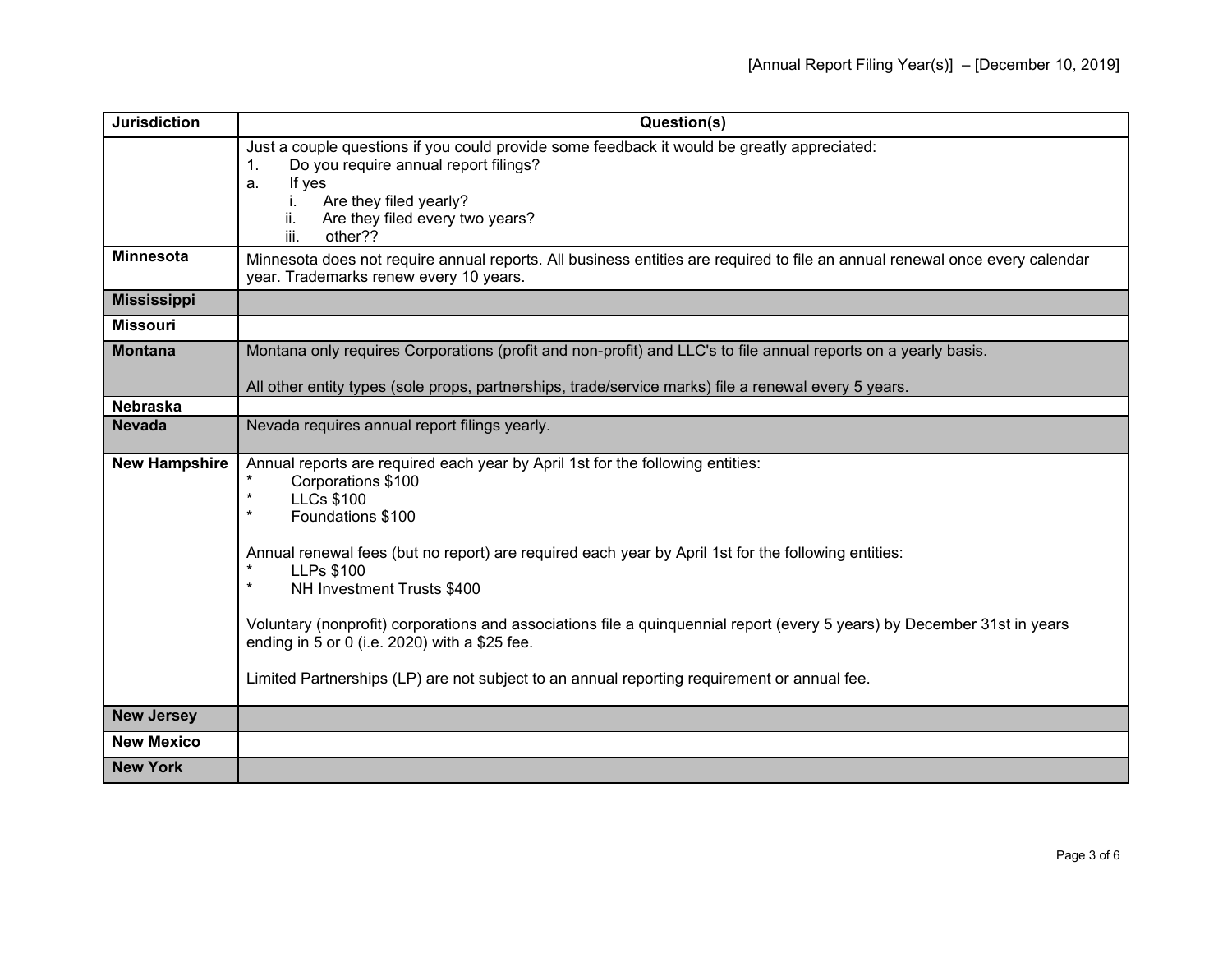| <b>Jurisdiction</b>   | Question(s)                                                                                                                                            |
|-----------------------|--------------------------------------------------------------------------------------------------------------------------------------------------------|
|                       | Just a couple questions if you could provide some feedback it would be greatly appreciated:<br>Do you require annual report filings?<br>$\mathbf{1}$ . |
|                       | If yes<br>a.                                                                                                                                           |
|                       | Are they filed yearly?                                                                                                                                 |
|                       | Are they filed every two years?<br>ii.                                                                                                                 |
|                       | iii.<br>other??                                                                                                                                        |
| <b>North Carolina</b> | Do you require annual report filings?<br>1.                                                                                                            |
|                       | <b>YES</b>                                                                                                                                             |
|                       | If yes<br>a.                                                                                                                                           |
|                       |                                                                                                                                                        |
|                       | Are they filed yearly? They are required to be filed every year.<br>Τ.                                                                                 |
|                       | Are they filed every two years?<br>ii.                                                                                                                 |
|                       | other??<br>iii.                                                                                                                                        |
| <b>North Dakota</b>   | North Dakota entities file annual reports, once per year. Due dates vary based on entity type.                                                         |
|                       |                                                                                                                                                        |
|                       | (Trade names renew every 5 years and trademarks renew every 10 years.)                                                                                 |
| Ohio                  | Ohio does not require annual reports.                                                                                                                  |
| <b>Oklahoma</b>       |                                                                                                                                                        |
| Oregon                | Oregon requires annual report filings.                                                                                                                 |
|                       | $\star$                                                                                                                                                |
|                       | Assumed business names renew every two years.                                                                                                          |
|                       | $^\star$<br>Trade/service marks renew every 5 years.                                                                                                   |
|                       |                                                                                                                                                        |
|                       | $\star$<br>All other business types are yearly.                                                                                                        |
| Pennsylvania          |                                                                                                                                                        |
| <b>Rhode Island</b>   |                                                                                                                                                        |
| <b>South Carolina</b> |                                                                                                                                                        |
| <b>South Dakota</b>   |                                                                                                                                                        |
| <b>Tennessee</b>      | Tennessee requires annual reports. They are filed on the first day of the fourth month after the end of the company's fiscal                           |
|                       | year.                                                                                                                                                  |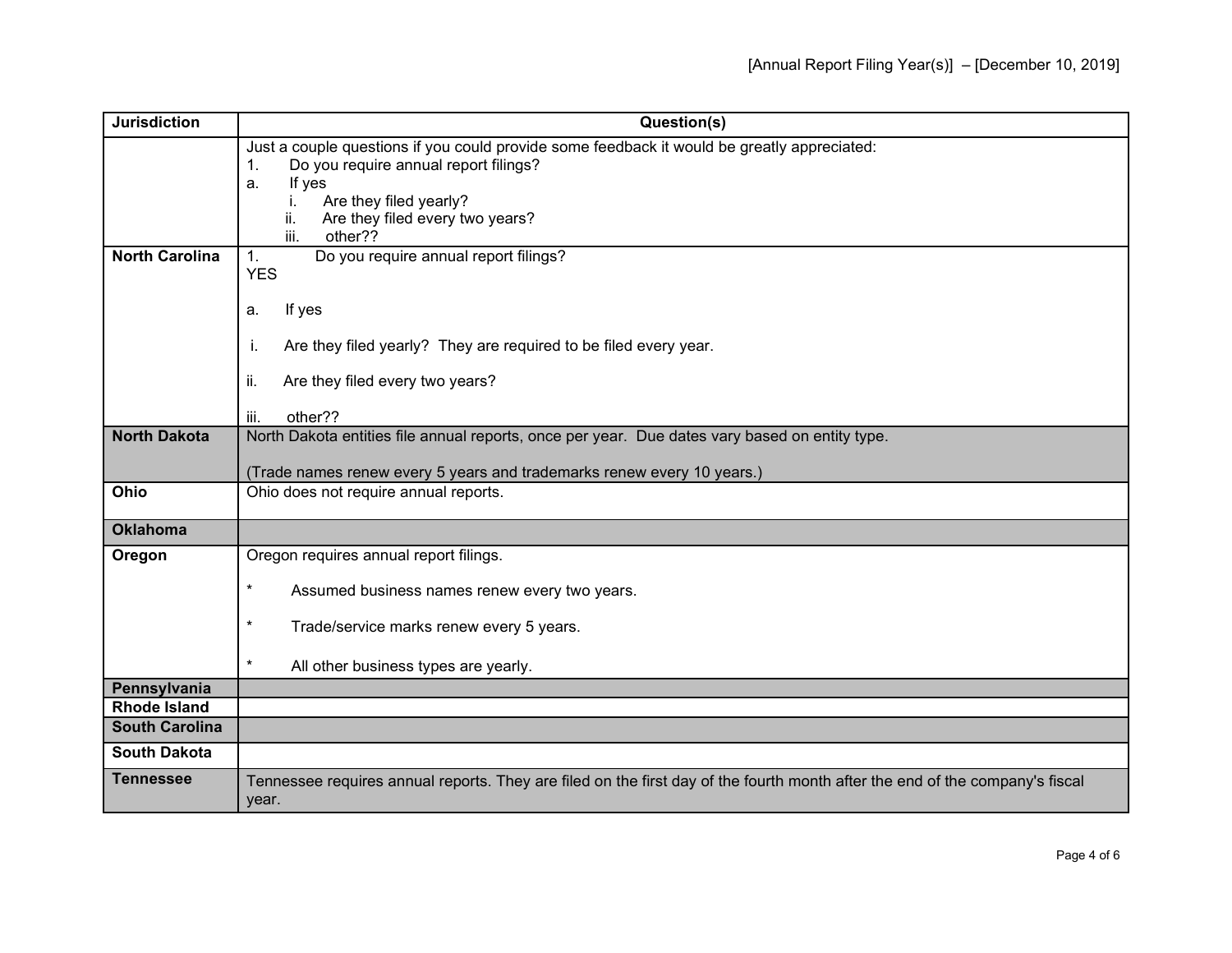| <b>Jurisdiction</b>  | Question(s)                                                                                                                                                                                                                                 |
|----------------------|---------------------------------------------------------------------------------------------------------------------------------------------------------------------------------------------------------------------------------------------|
|                      | Just a couple questions if you could provide some feedback it would be greatly appreciated:<br>Do you require annual report filings?<br>If yes<br>a.<br>Are they filed yearly?<br>Are they filed every two years?<br>ii.<br>iii.<br>other?? |
| <b>Texas</b>         |                                                                                                                                                                                                                                             |
| <b>Utah</b>          | Yes, Utah requires annual reports, yearly.                                                                                                                                                                                                  |
| <b>Vermont</b>       |                                                                                                                                                                                                                                             |
| Virginia             |                                                                                                                                                                                                                                             |
| Washington           | We require annual reports due on the anniversary month of formation to spread out the filing load. We also allow an amended<br>report during the year should updates need made to the record.<br>Annual report \$60<br>Amended report \$10  |
| <b>West Virginia</b> |                                                                                                                                                                                                                                             |
| Wisconsin            |                                                                                                                                                                                                                                             |
| Wyoming              | Wyoming requires annual reports which are due on the first day of the anniversary month of registration.                                                                                                                                    |

## **Additional comments:**

### **Full text of email:**

Good morning,

Just a couple questions if you could provide some feedback it would be greatly appreciated:

Do you require annual report filings?

#### a. If yes

- i. Are they filed yearly?
- ii. Are they filed every two years?